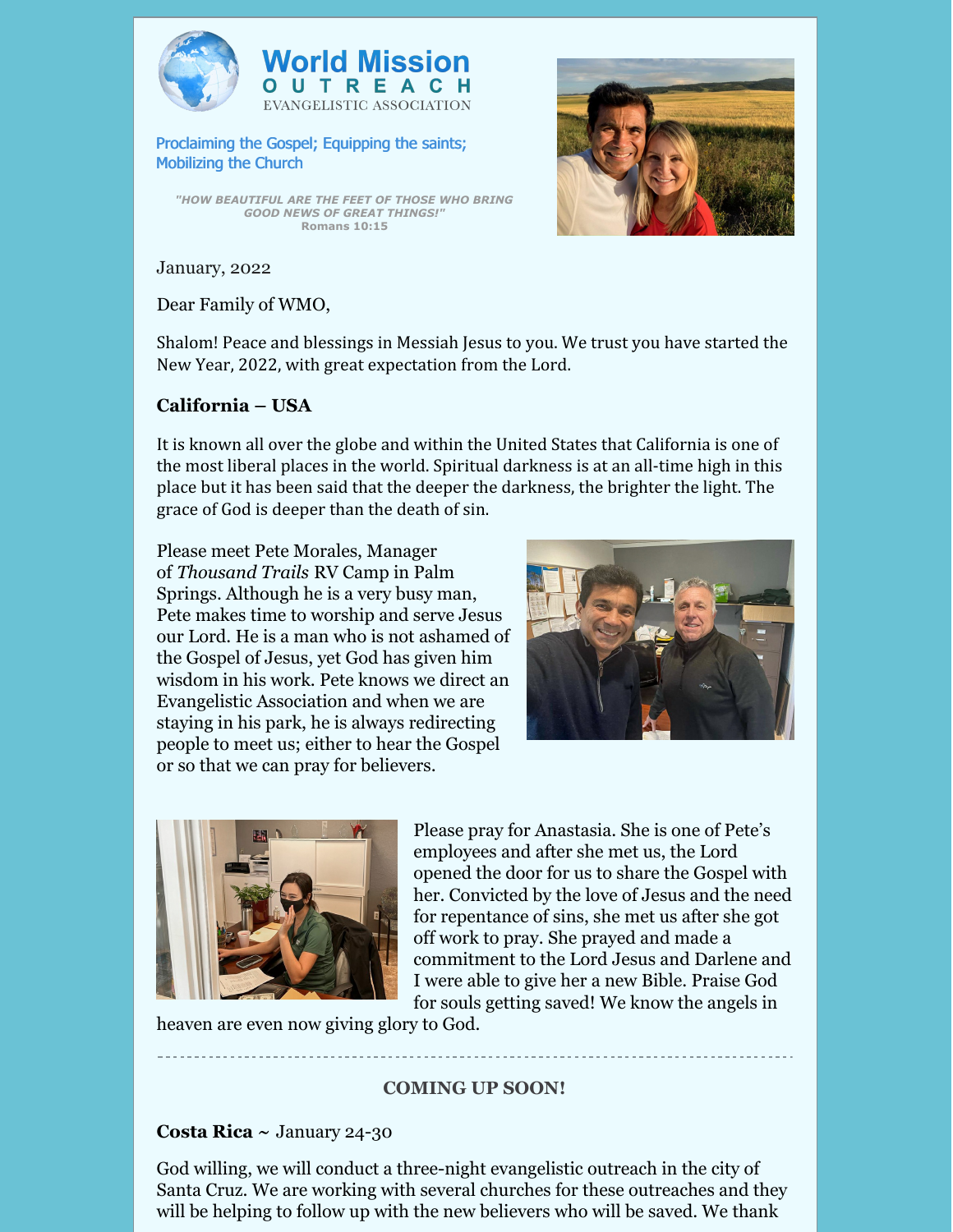you for praying for: The salvation of many; the recommitment of others to Jesus; protection over our staff and the volunteers coming from both South Dakota and Hawaii to build the house of prayer which will function as a center for intercession over global evangelism to Jews and Gentiles (Romans 1:16).



## **Panama ~** February 8-10

We will be meeting with key pastors to pray together and plan toward future evangelistic outreaches to the people of Panama. One of the locations the Lord has led us to is Colon city, which is where Spanish Jews arrived from Spain during the Inquisition. We appreciate prayers for protection and wisdom in meeting with these pastors and planning for the future. Evangelism is a work needed around the world and WMO exists to serve with churches to meet this need. Thank you for your prayers.

#### **Honduras ~** February 10-21

God willing, we will conduct Evangelistic Outreaches in two towns: Los Charcos Valle de Guacoca (February 11, 12, 13) and Cofradia (February 18, 19, 20). Specifically regarding the work in Honduras, we appreciate prayers for: Protection; that many would be saved; unity among the churches; follow-up of new believers by the several local partnering churches; for our staff going there to preach the gospel; the financial support to cover the budgeted needs in Honduras; for the churches to be encouraged in evangelism and refreshed with the power of the Gospel of Jesus. Many people in Honduras struggle economically and with a lack of hope which has resulted in a mass exodus toward the US/Mexico border. Hope in Jesus is the only way. Jesus is the Lord God and He is faithful to help those whose hearts earnestly seek Him.

Thank you so much for your prayer and support. Jesus is the only hope for the World. Thank you for being a part of this team! Jesus is the head and we are His servants. Thank you for your partnership in bringing His Good News to both Jews and Gentiles (Romans 1:16).

In Jesus our Lord,

Henry and Darlene

## **Fruit from the Vine: Personal Testimony from a Partnering Pastor**

Henry Matarrita is an Evangelist with a capital "E." In Henry's case, as well as Darlene's, the "E" stands for Enthusiasm, Encouragement, and, of course, Evangelism.

The word *enthusiasm*, etymologically, means to be *infused by God*. Because Henry is a man who spends much time in prayer with God, the Spirit of God infuses Henry's preaching,